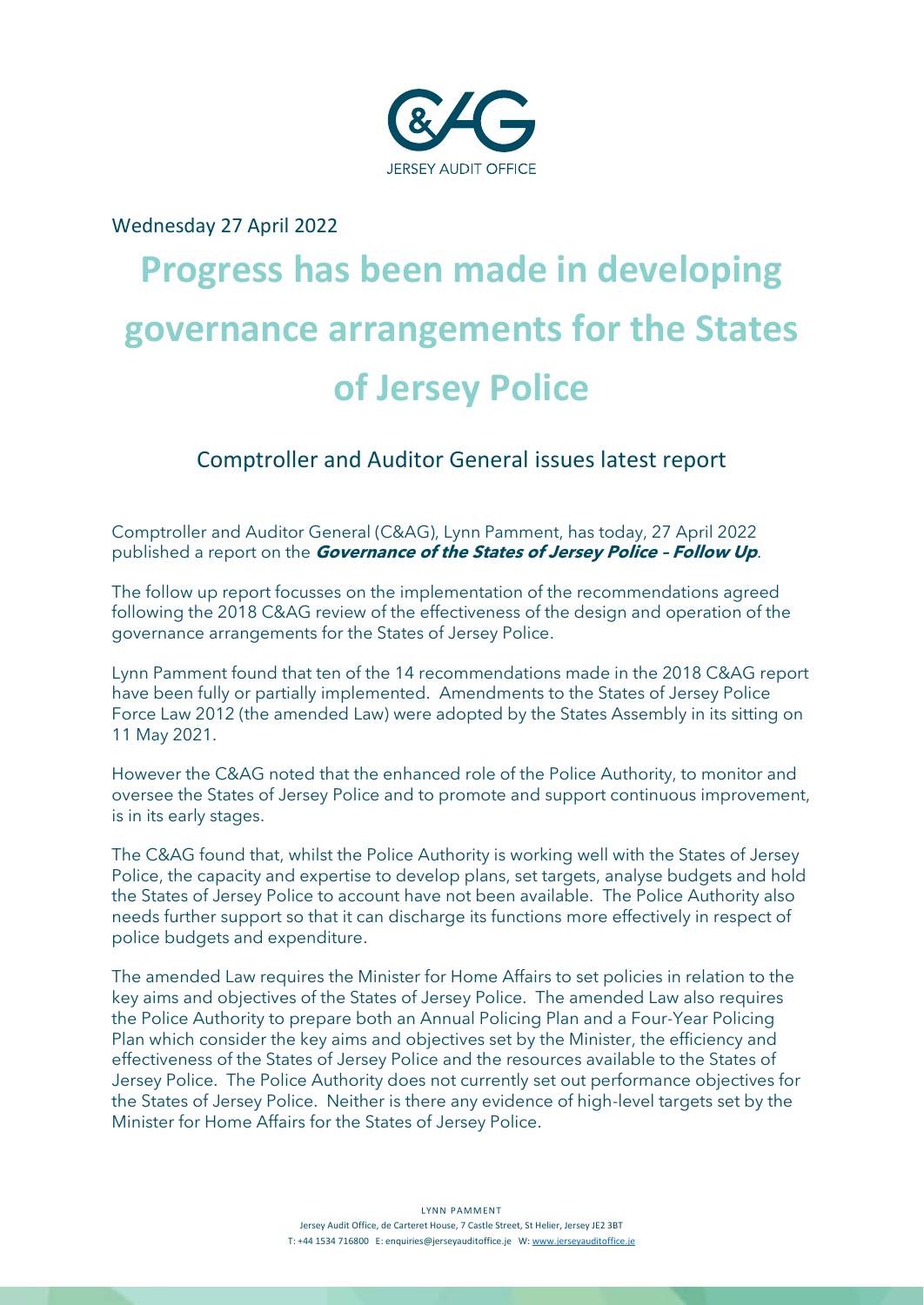Whilst a Four-Year Policing Plan was developed for 2020-23, it has not been updated on a rolling basis and is now out of date. Further work is also required to develop a more detailed Annual Policing Plan. Annual Policing Plans have not been developed in detail since the 2020-23 Four-Year Policing Plan and have not been laid before the States Assembly as required by the Law.

The C&AG noted that an Annual Report covering two years (2019 and 2020) was published on 28 March 2022, significantly after the statutory deadline of three months after the end of the relevant financial years. An Annual Report for 2021 has not yet been produced.

#### **Lynn Pamment said:**

"Overall, progress has been made in addressing many of the recommendations set out in the C&AG report of 2018. The legislative changes in the States of Jersey Police Force (Amendment No. 3) Law 2021 have strengthened the independent operation of the States of Jersey Police from the Government.

At this stage, however, the Police Authority has not had sufficient resources to undertake the role envisaged in the recommendations of the C&AG report of 2018. The Police Authority is not yet adequately resourced and supported in a way that enables it to undertake its functions. There should be a further assessment in due course as to whether the planned additional resources will enable the Police Authority to undertake all its functions effectively."

The report *Governance of the States of Jersey Police – Follow Up* can be found at: [https://www.jerseyauditoffice.je](https://www.jerseyauditoffice.je/)

#### **ENDS**

## **For further information, please contact:**

Rozena Pedley M: 00 44 7797 733553 / T: 00 44 1534 629800 E: [rozena.pedley@jerseyauditoffice.je](mailto:rozena.pedley@jerseyauditoffice.je)

# **Notes to Editors:**

- The Office of Comptroller and Auditor General ('C&AG') was established in 2005 and operates under the Comptroller and Auditor General (Jersey) Law 2014
- The remit of the C&AG includes the audit of financial statements, corporate governance, internal control and wider consideration of public funds, often expressed as 'value for money'
- The 2022 Audit Plan can be found at: www.jerseyauditoffice.je
- Lynn Pamment took up the Office of C&AG on 1 January 2020 for a fixed term of seven years. Following the introduction of the Comptroller and Auditor General (Jersey) Law 2014 the term of office is fixed at seven years and is non-renewable.
- The Office of Comptroller and Auditor General is known as the 'Jersey Audit Office'.
- Contact details are: de Carteret House, 7 Castle Street, St Helier, Jersey JE2 3BT / T:716800 / E: enquiries@jerseyauditoffice.je